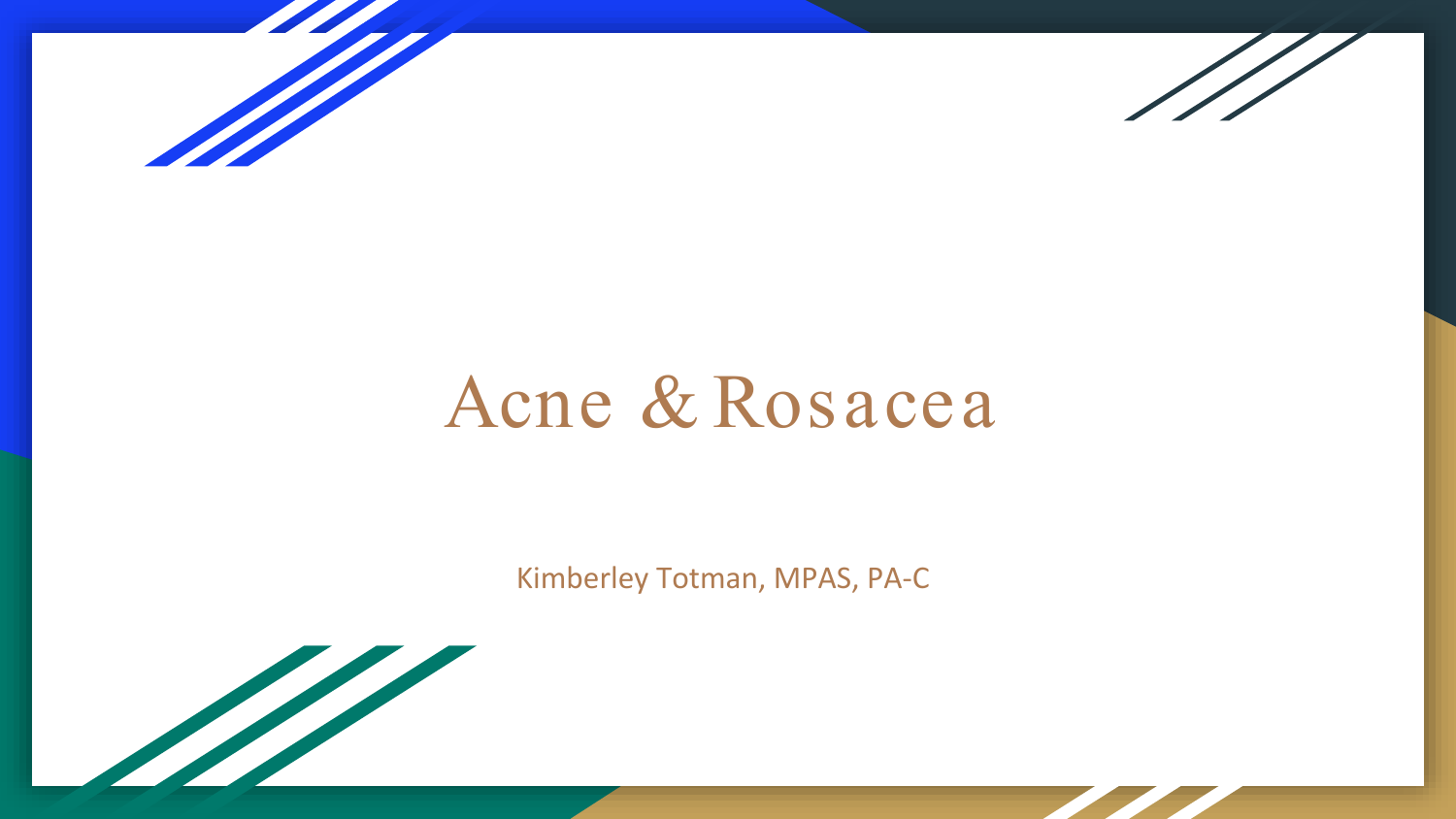#### Disclosures

I do receive financial compensation from Journey Medical Corporation for speaking at dinner programs regarding the dermatology drugs they offer.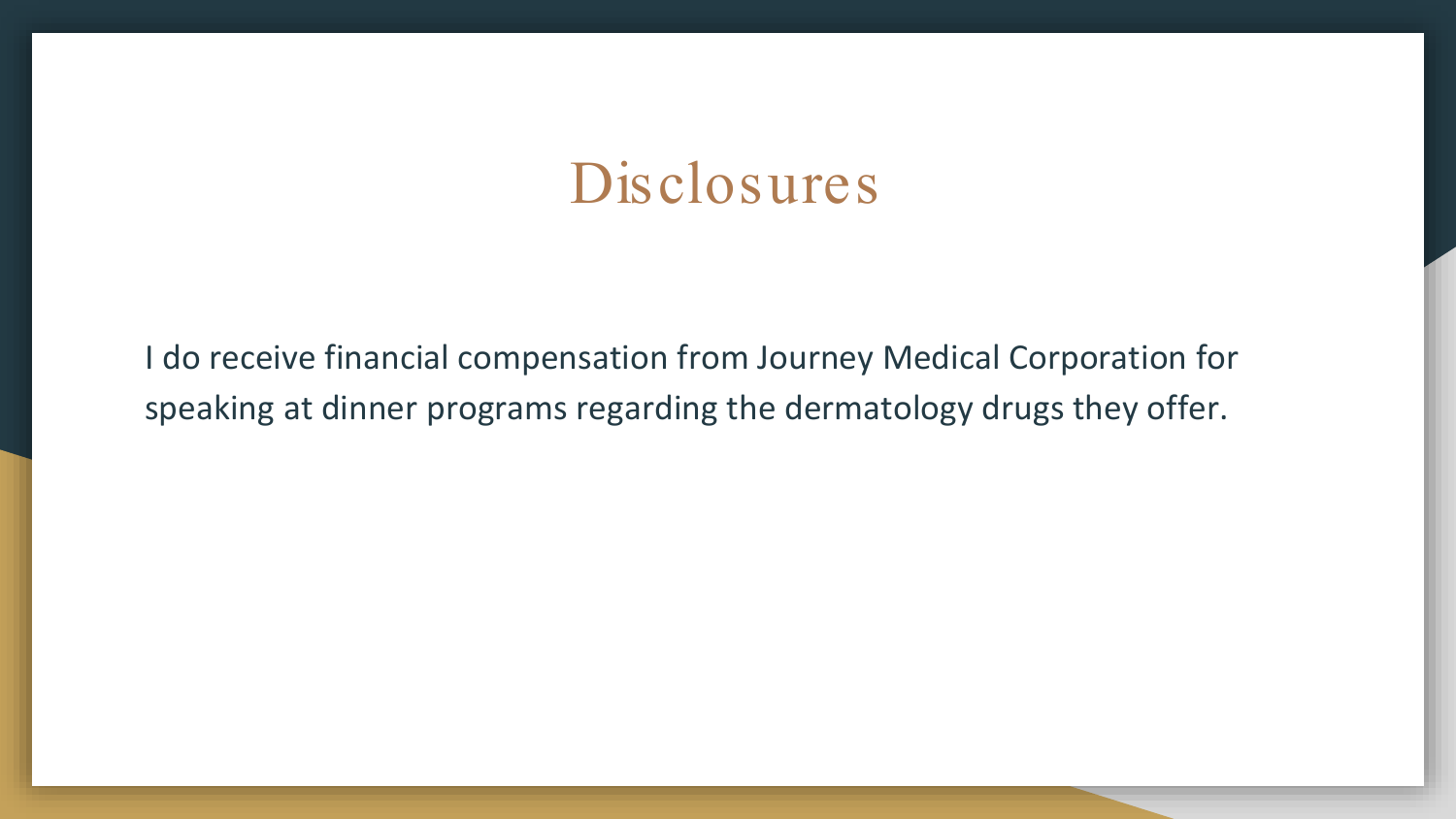# Learning Objectives

- Identify the pathophysiology and epidemiology of acne vulgaris and rosacea
- Understand the different subtypes of acne vulgaris and rosacea
- Understand and list exacerbating factors for these diseases
- Build a list of differential diagnoses for acne vulgaris and rosacea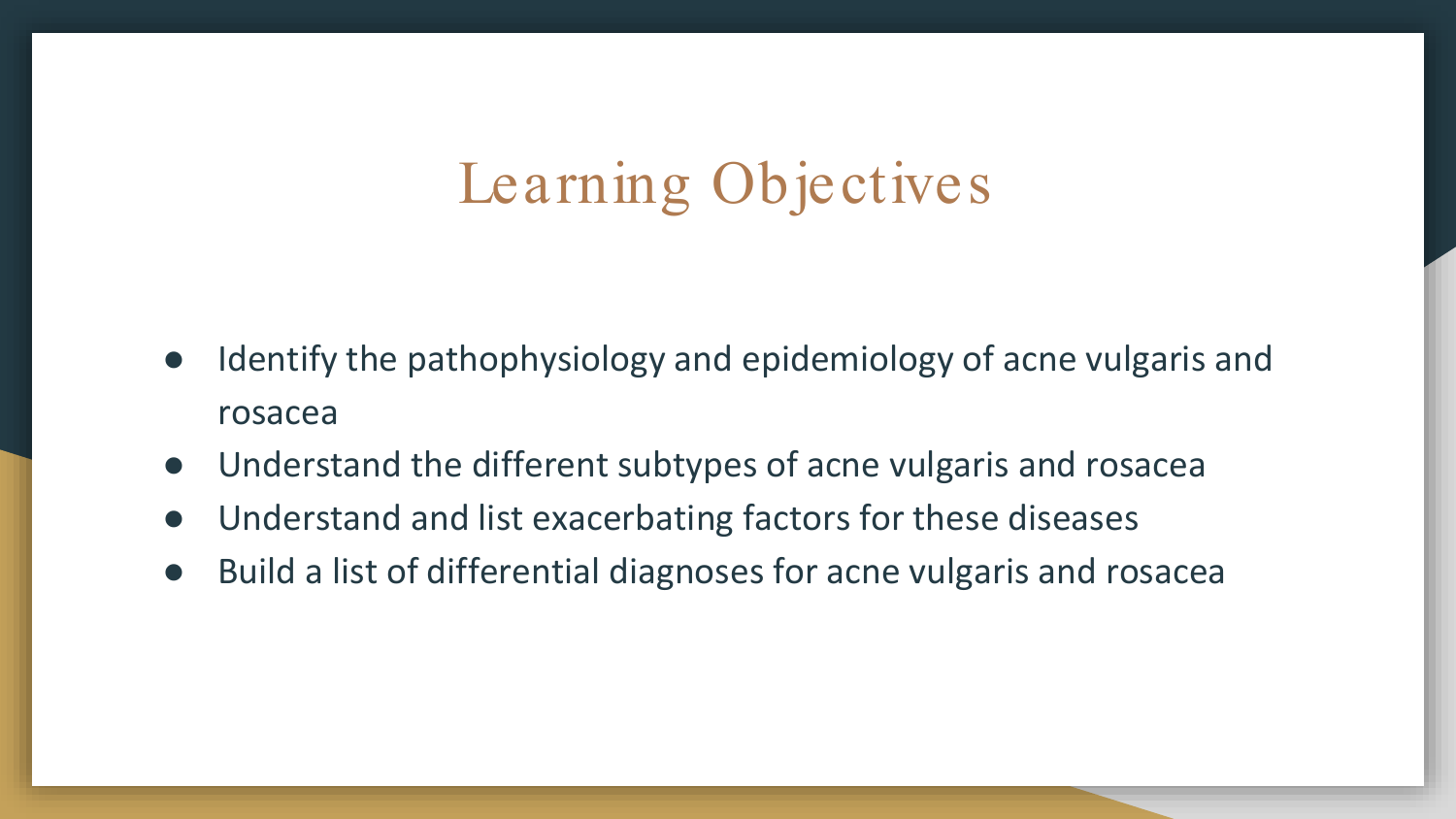## W hat is Acne Vulgaris?

- Chronic inflammatory disease of the pilosebaceous unit
- Lesions and sequelae
	- Comedones (open and closed)
	- Papules & pustules
	- Nodules
	- Scarring
	- Post-inflammatory
		- hyperpigmentation/erythema
- Commonly found on cheeks, nose, forehead, chin, ears, neck, upper trunk, upper arms, chest



https://r.search.yahoo.com/\_ylt=AwrJ6wpbB9dhebgAJgOjzbkF;\_ylu=c2VjA2ZwLWF0dHJpYgRzbGs DcnVybA--

/RV=2/RE=1641510875/RO=11/RU=https%3a%2f%2fmedium.com%2f%40sonal9896225664%2fski n-sight-acne-vulgaris-aeea45b76d31/RK=2/RS=\_ZkBOkAe72BHU1kWDxJiti7wt0o-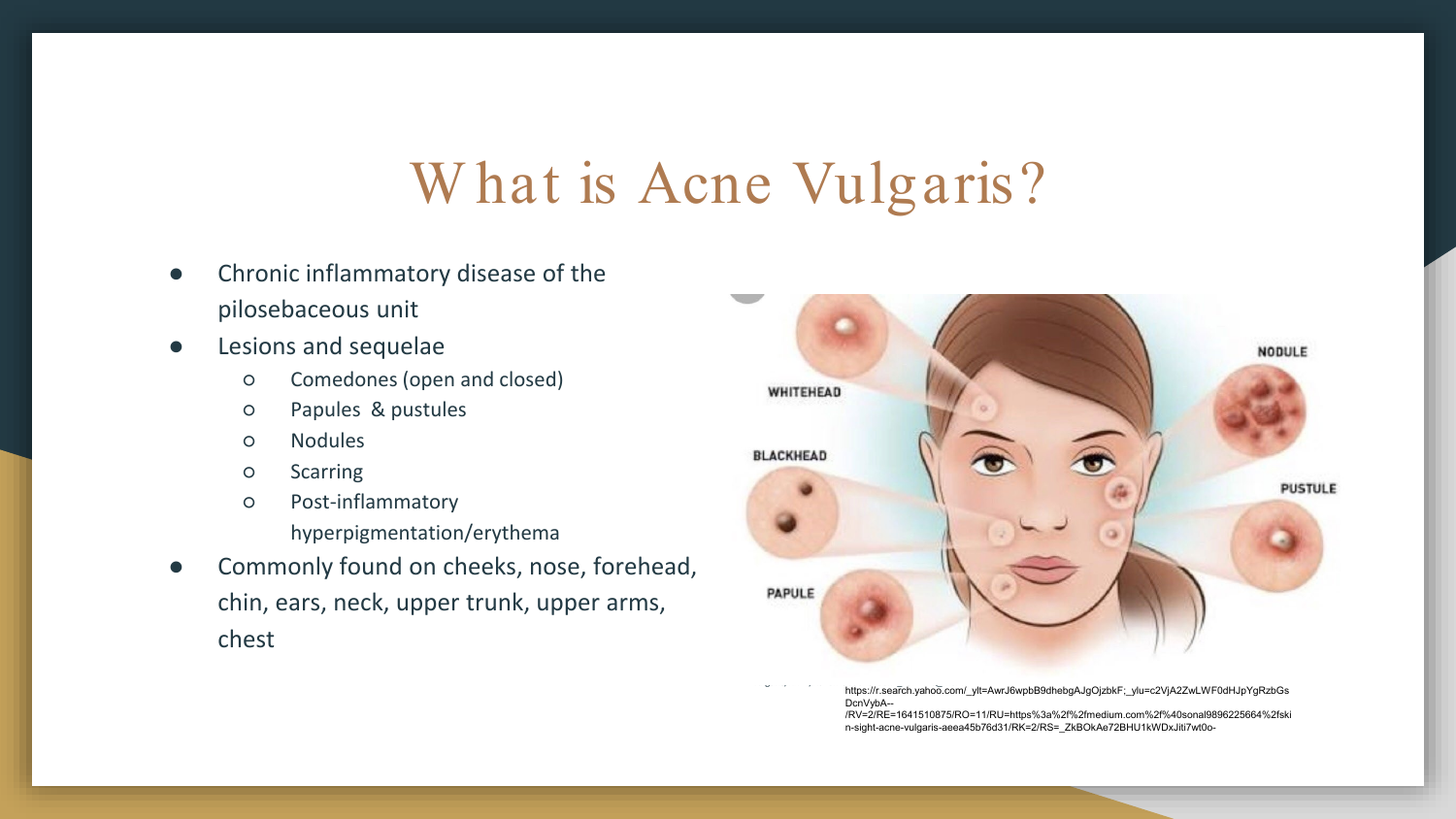# Epidemiology

- Neonatal and Infantile subtypes
- Considered physiologic in patients 12-24 yoa
	- Affects 85% of this population
	- Generally develops at adrenarche (8-12 yoa) with onset of comedones
- 33% women and 3% men will continue to have acne until their mid 40s



https://r.search.yahoo.com/\_ylt=AwrExdxrBNdhvZMAKMijzbkF;\_ylu=c2VjA2ZwLWF0dHJpY gRzbGsDcnVybA--

/RV=2/RE=1641510123/RO=11/RU=https%3a%2f%2fwww.sciencephoto.com%2fmedia%2f 506517%2fview%2facne-vulgaris/RK=2/RS=bM5o36ZbYabkZ\_F5.ELiFQ\_Mc7w-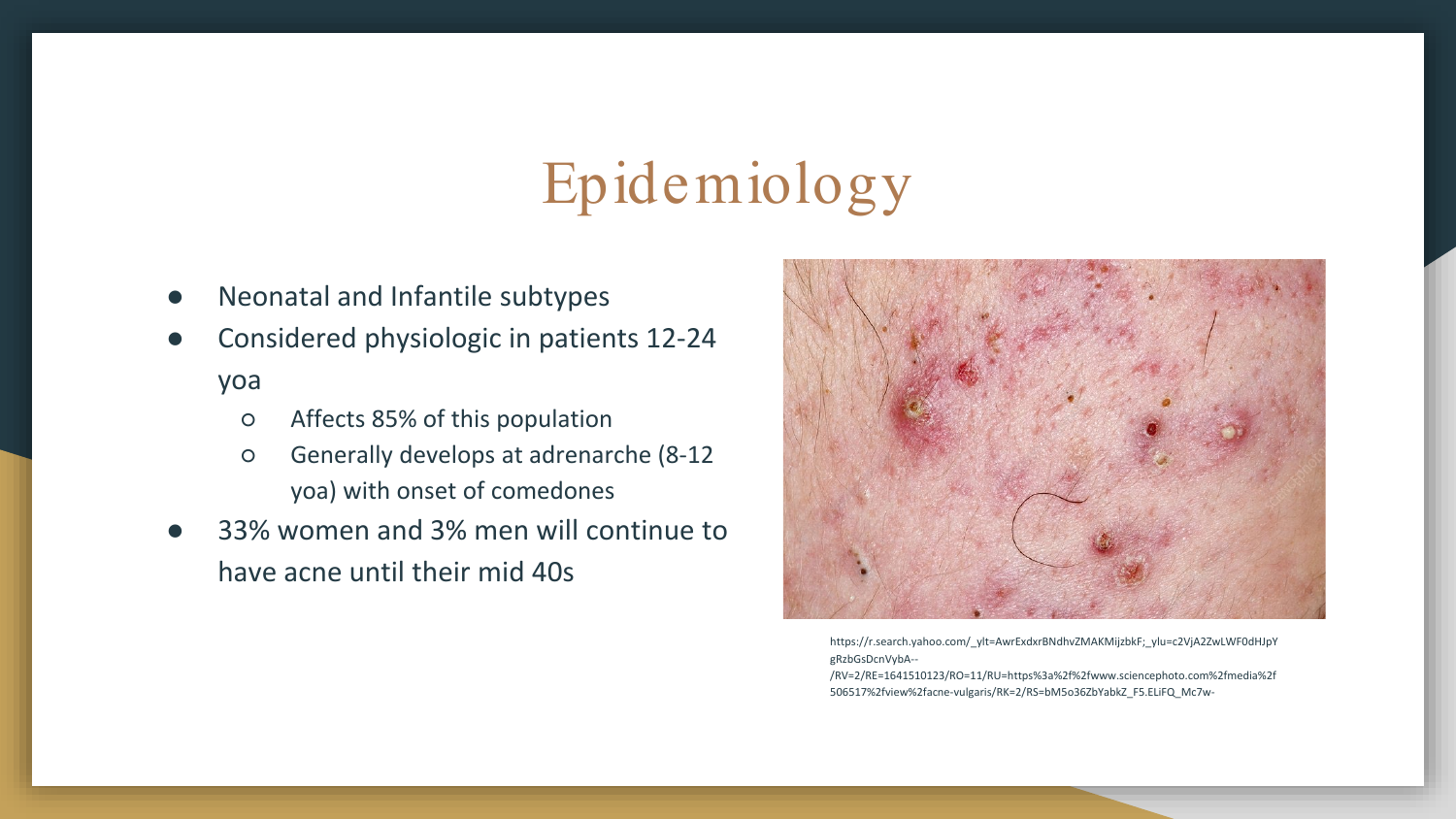# Pathogenesis

- Increased circulating levels of DHEAS leads to increased levels of DHT + testosterone  $\rightarrow$  increased sebum production  $\rightarrow$  comedo formation
- Impaction and distension of follicles with keratin plug develops due to hyperproliferation and abnormal differentiation of keratinocytes
- Sebum becomes entrapped by keratin plug  $\rightarrow$  dilation and rupture of follicular epithelium
- Increased proliferation of *Propionibacterium* acnes and inflammation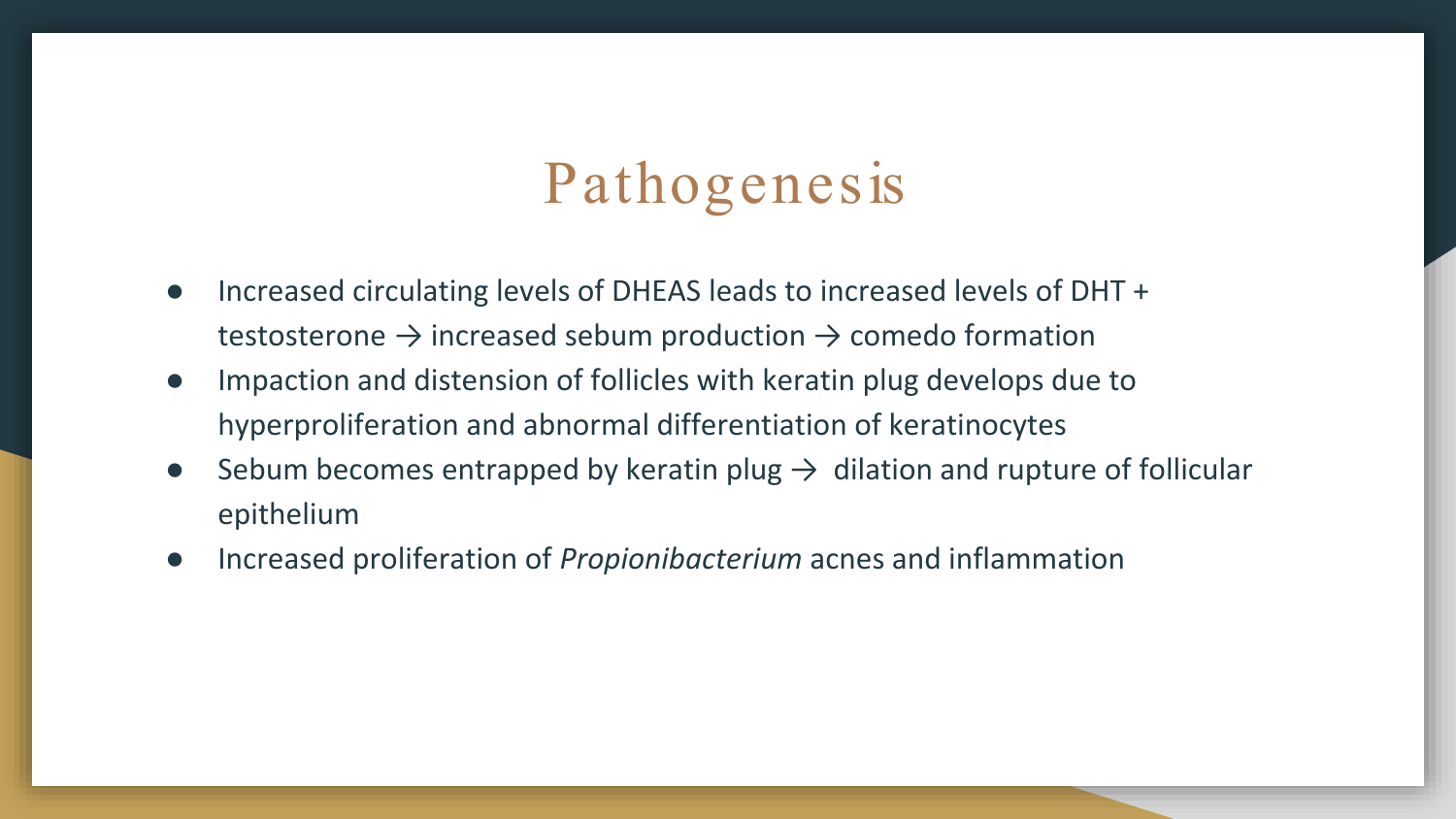

https://r.search.yahoo.com/\_ylt=AwrExdleO9dhzJkAj3WjzbkF;\_ylu=c2VjA2ZwLWF0dHJpYgRzbGsDcnVybA--/RV=2/RE=1641524190/RO=11/RU=https%3a%2f%2fplasticsurgerykey.com%2facne-vulgaris%2f/RK=2/RS=VUpaEU5KpsR.KdHZNtthhWJcF\_o-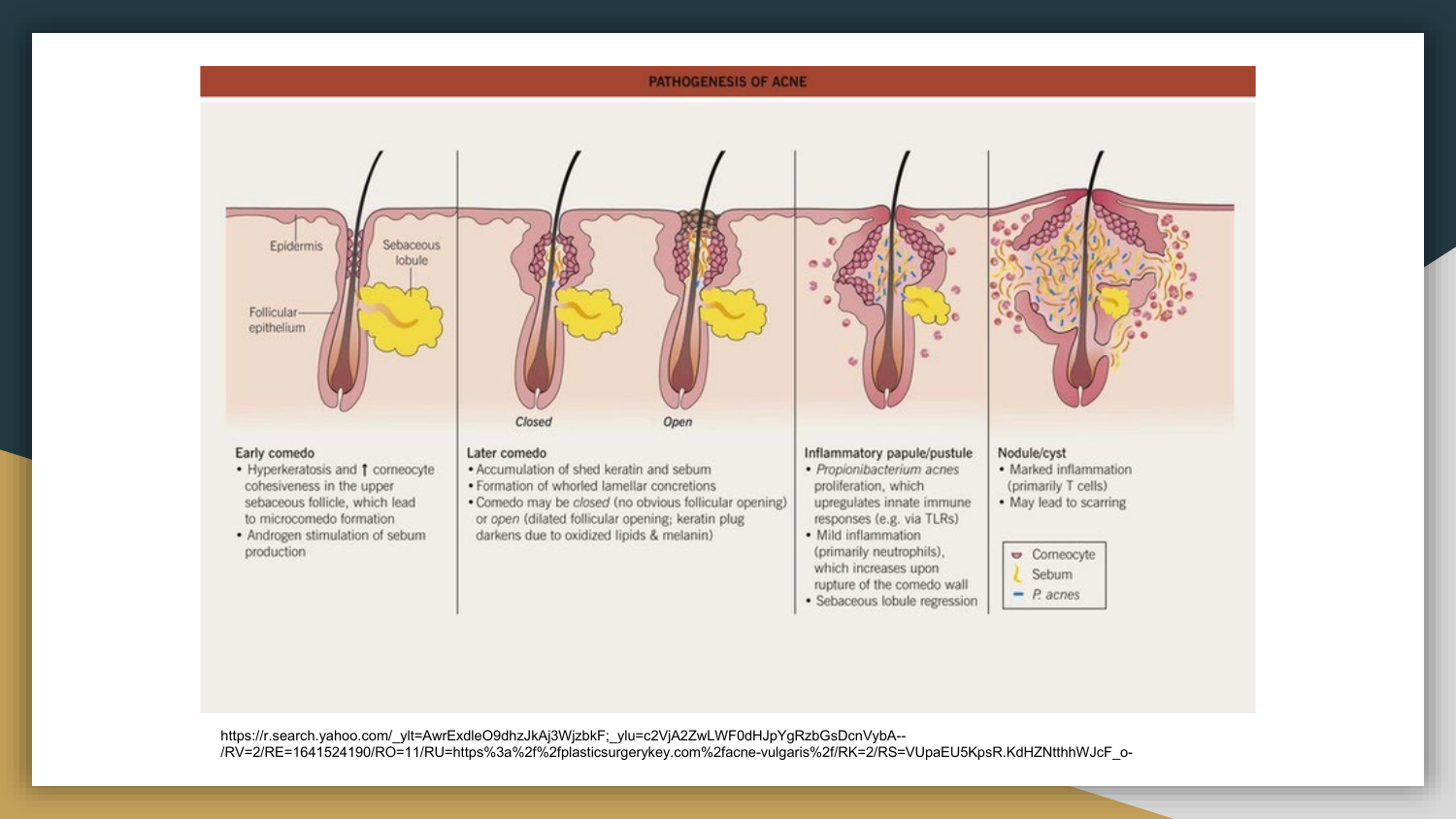# Differential Diagnoses of Acne Vulgaris

#### Comedonal Acne Vulgaris

- Closed
	- Milia
	- Osteoma Cutis
	- Sebaceous Hyperplasia
	- Trichoepithelioma (small/early)
	- Eruptive vellus hair cysts ( trunk)
	- Steatocystoma multiplex (trunk)
	- Contact acne
	- Acne due to systemic steroids
- **Open** 
	- Contact acne
	- Acne due to systemic steroids
	- Trichostasis spinulosa
	- Dilated pore of Winer
	- Favre-Racouchot
	- Nevus comedonicus

Inflammatory Acne Vulgaris

- **Rosacea**
- Perioral dermatitis
- Lupus miliaris disseminatus faciei
- Acne due to topical/systemic steroids
- Staph folliculitis
- Gram negative folliculitis
- **Eosinophilic folliculitis**
- Pseudofolliculitis barbae
- Acne keloidalis nuchae
- Furuncle/carbuncle
- Keratosis pilaris
- Neurotic excoriations/factitial

#### Neonatal

- Sebaceous hyperplasia
- Miliaria rubra
- **Milia**
- Candidal infections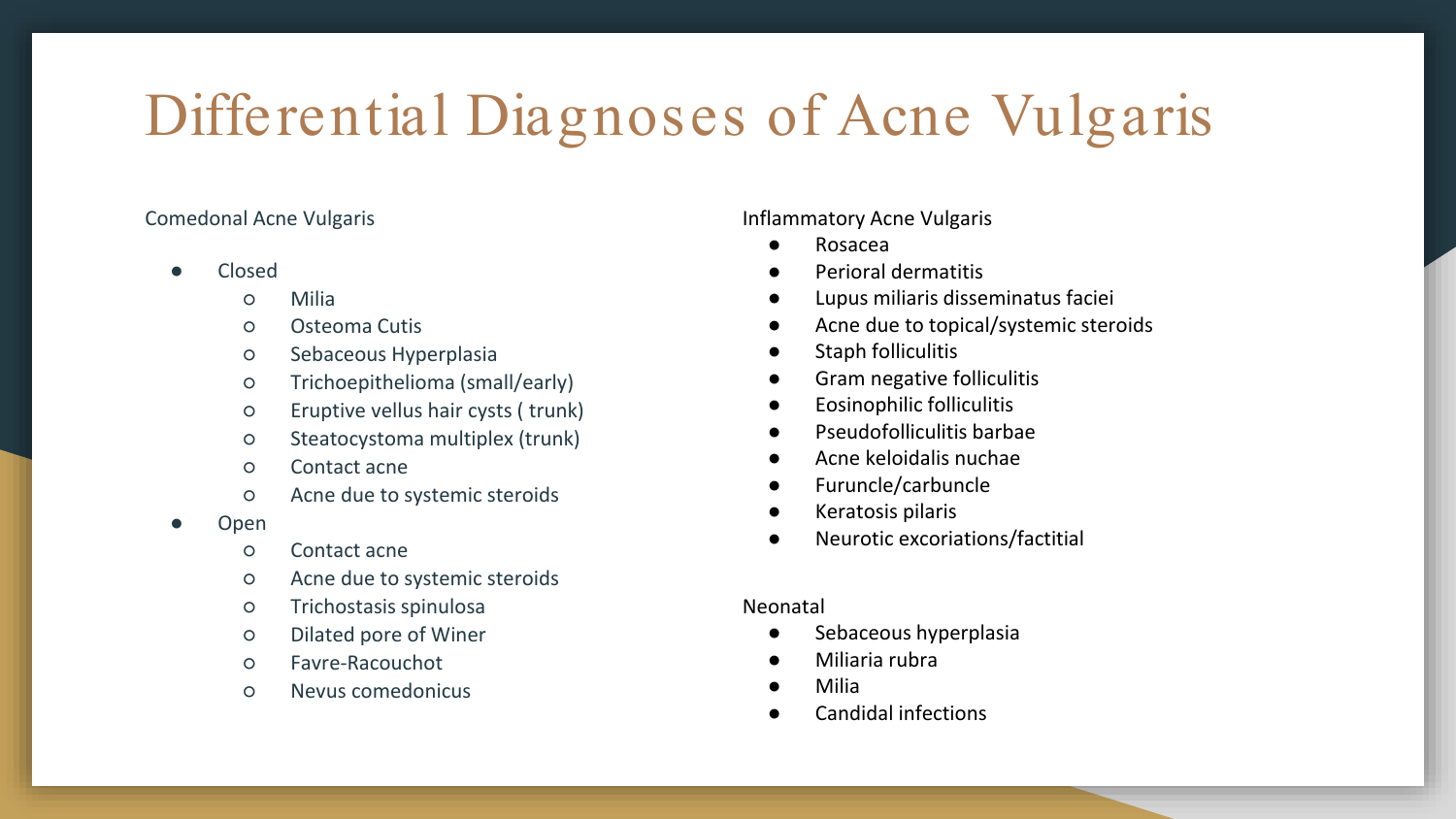#### Neonatal Acne



https://r.search.yahoo.com/\_ylt=AwrJ6wo3M9dhwQkA1j6jzbkF;\_ylu=c2VjA2ZwLWF0dHJpYgRzbGs DcnVybA--/RV=2/RE=1641522103/RO=11/RU=https%3a%2f%2fmomlovesbest.com%2fbabyacne/RK=2/RS=Nfpp6WoC37pWxkPHanGCmpMK4cg-

- Seen in 20% of healthy babies
- More common in males
- Spontaneously resolves within few weeks of birth
- Papules and pustules on cheeks, forehead, chin which sometimes extends to scalp
- No treatment necessary
- Does not scar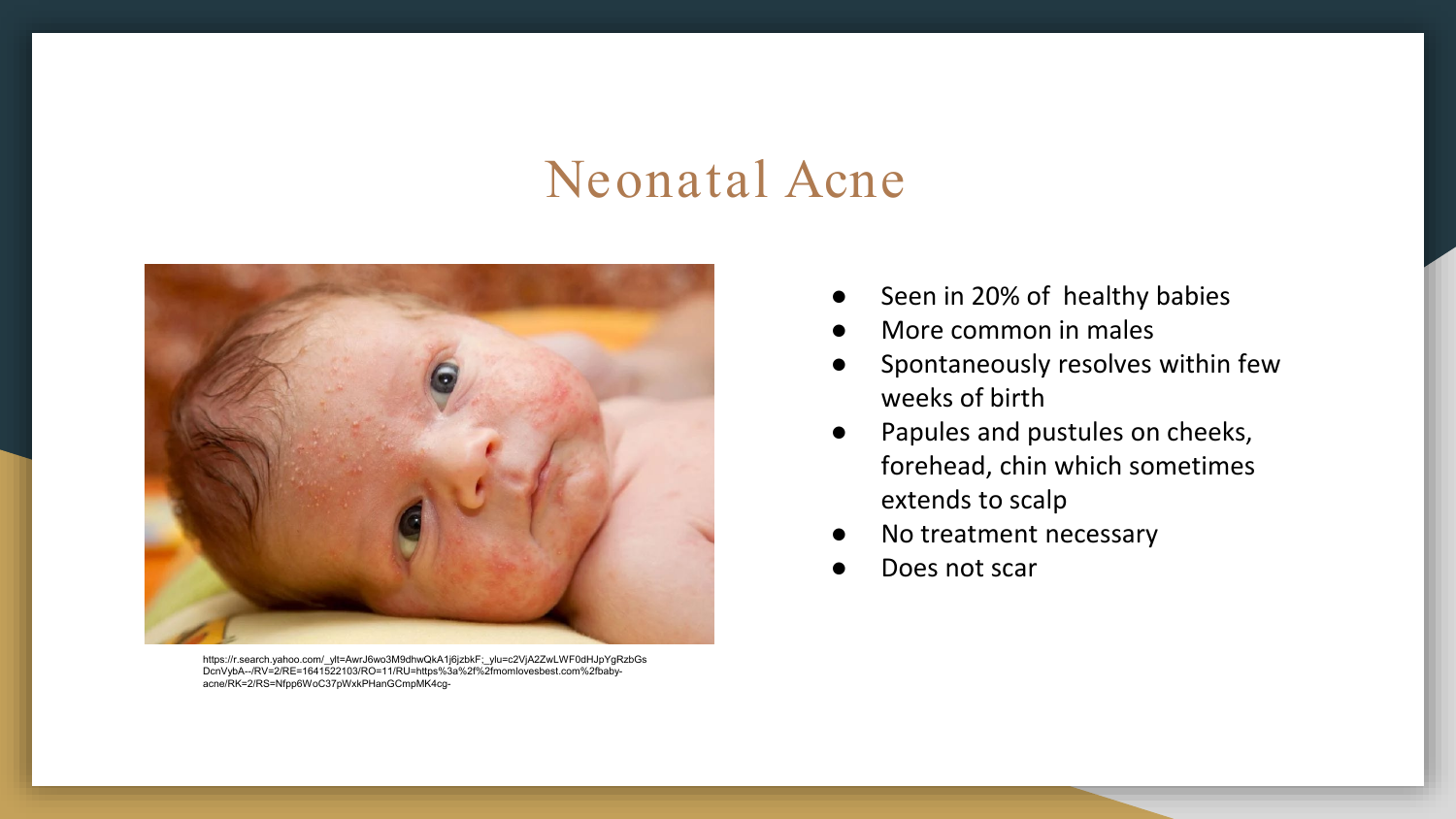#### Infantile Acne

- Comedo formation present in addition to papules and pustules.
- Can lead to scarring
- Pathogenesis related to hormonal imbalances that occurs normally in this age
	- $\circ$  Boys  $\rightarrow$  elevated LH and testosterone
	- $\circ$  Immature adrenal gland  $\rightarrow$  elevated DHEA levels
- Generally resolves by 12 months of age, but can persist into puberty
- Important to treat in order to prevent scarring
- If other signs/symptoms of endocrine abnormalities or in severe cases, referral to endocrinologist may be warranted for work-up.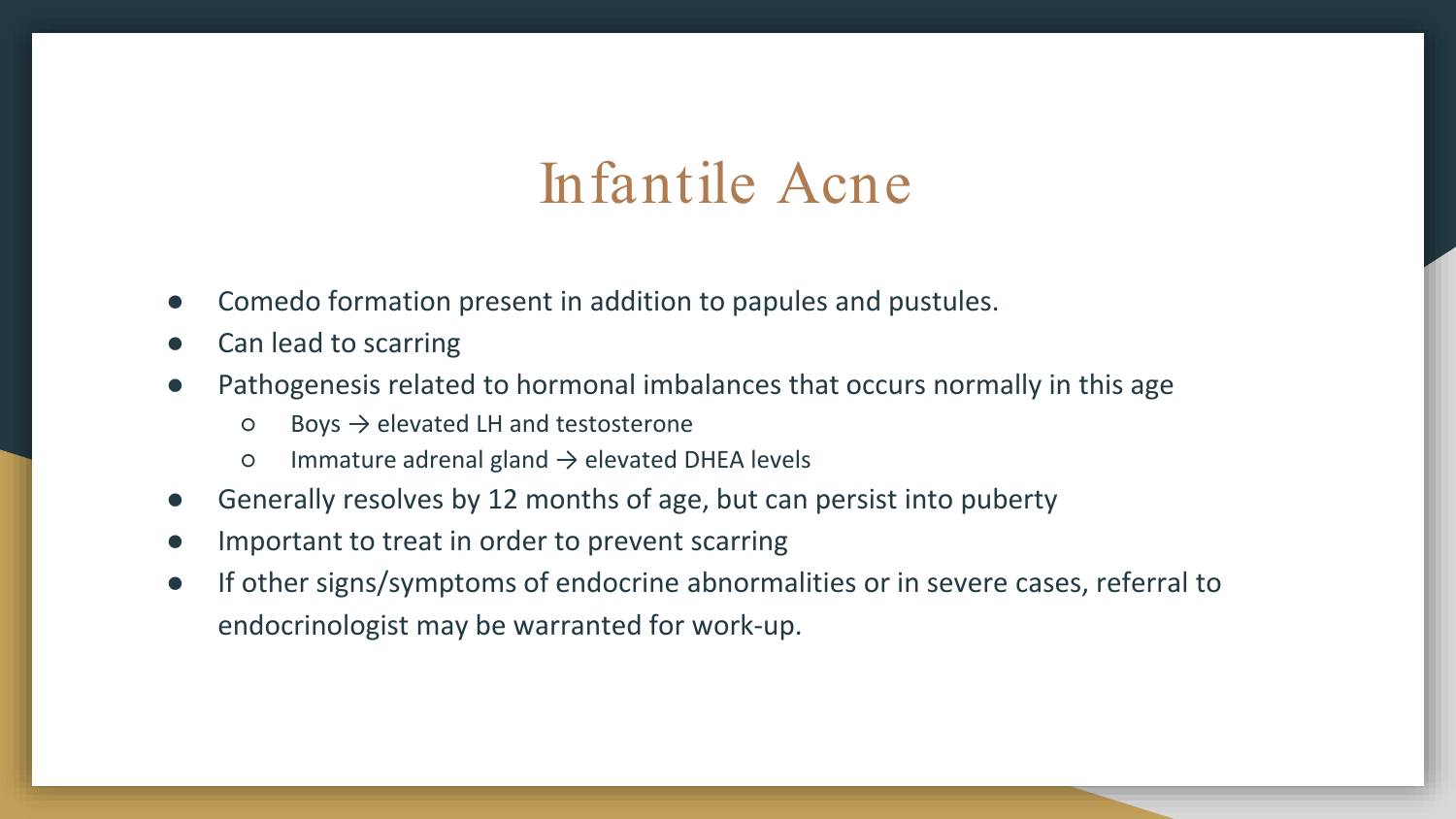## Acne Conglobata

- Severe nodulocystic acne, no systemic manifestations
	- Numerous comedones + large abscesses with interconnecting sinuses, grouped inflammatory nodules + pronounced scarring
	- Locations: back, buttocks, chest, forehead, cheeks, anterior neck, shoulders
- Associated with
	- Dissecting cellulitis of scalp
	- Hidradenitis suppurativa
	- Pilonidal cysts
- Population: young men
- Can be induced by anabolic steroids



https://r.search.yahoo.com/\_ylt=AwrJ4NabgulhbJAA7t6jzbkF;\_ylu=c2VjA2ZwLWF0 dHJpYgRzbGsDcnVybA--

/RV=2/RE=1642722075/RO=11/RU=https%3a%2f%2fwww.healthdiseases.org%2f acne-conglobata%2f/RK=2/RS=v1JOy26FYQtPQCVT0.D1z800QJY-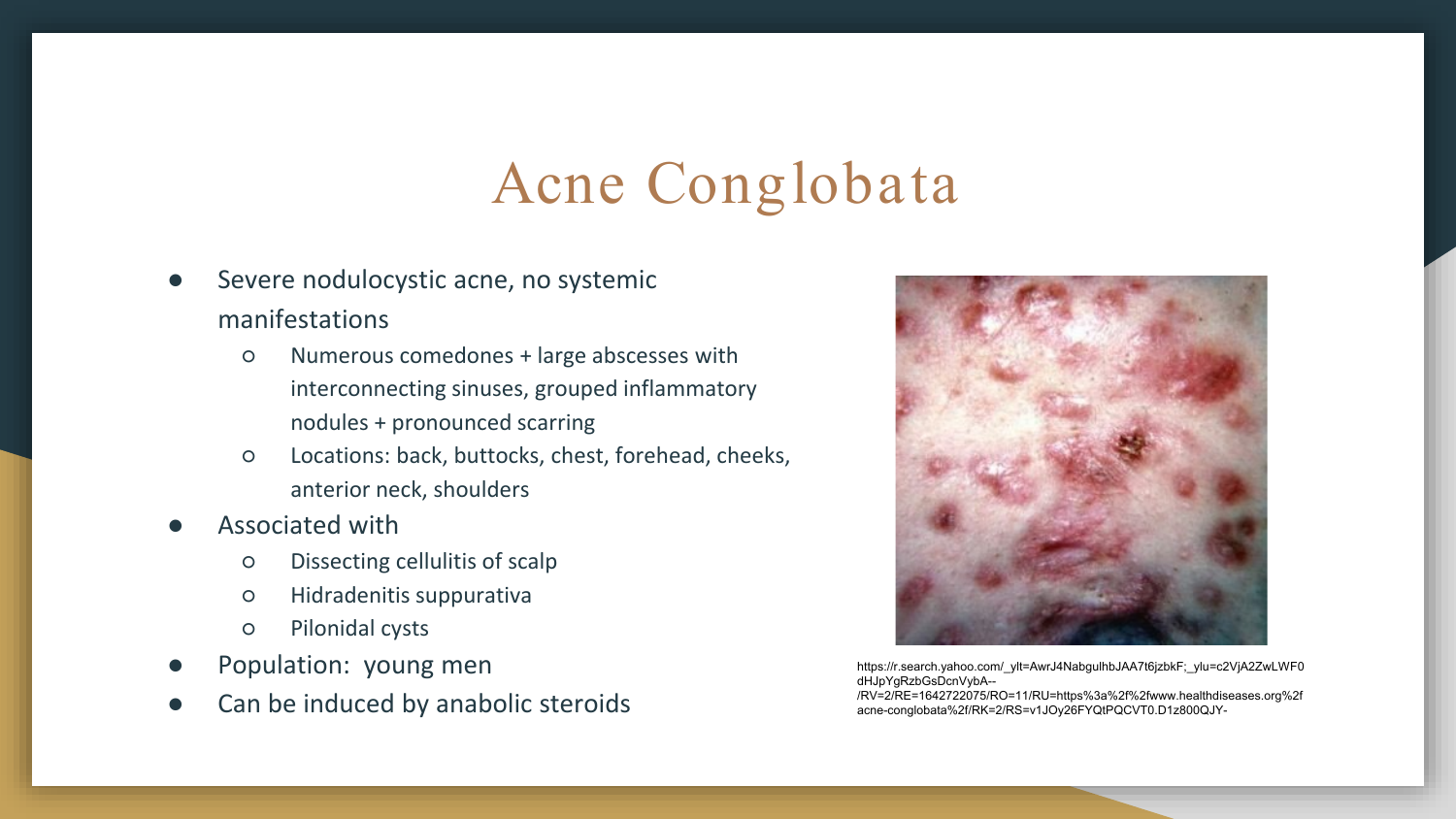#### Acne Fulminans

- Nodulocystic acne + systemic manifestations
- Abrupt onset of inflammatory nodules that coalesce into painful plaques with hemorrhagic crusting + various systemic symptoms
- Population: teenage boys
- Can be induced by anabolic steroids
- Systemic manifestations
	- Fever
	- Arthralgias/myalgias
	- Hepatosplenomegaly
	- Osteolytic bone lesions (clavicle, sternum, ankles, humerus, iliosacral joints)
- Lab Abnormalities
	- Elevated ESR
	- Proteinuria
	- Circulating immune complexes
	- Leukocytosis/anemia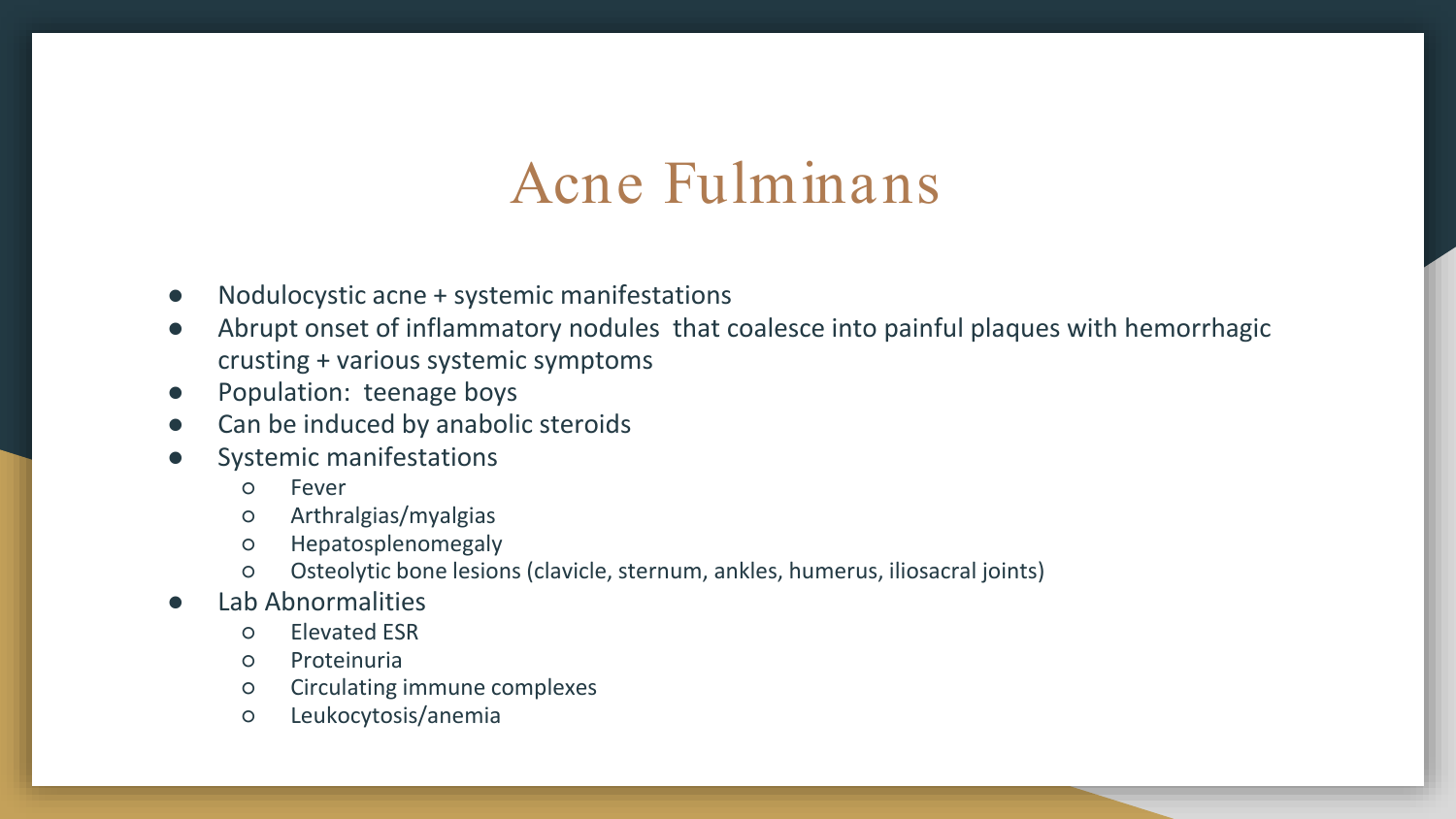#### Hormonal Acne

- Adult onset acne generally occurring in patients 20-50 yoa
- Estimated to affect up to 54% adult women
- Direct result of excess sebum in sebaceous glands due to androgens
- Population; primarily women
- Secondary to fluctuating hormones
	- Perimenopause or post menopause
	- Pregnancy
	- After start or discontinuation of OCP
	- Testosterone treatment in men
- Distribution on chin/jawline/upper neck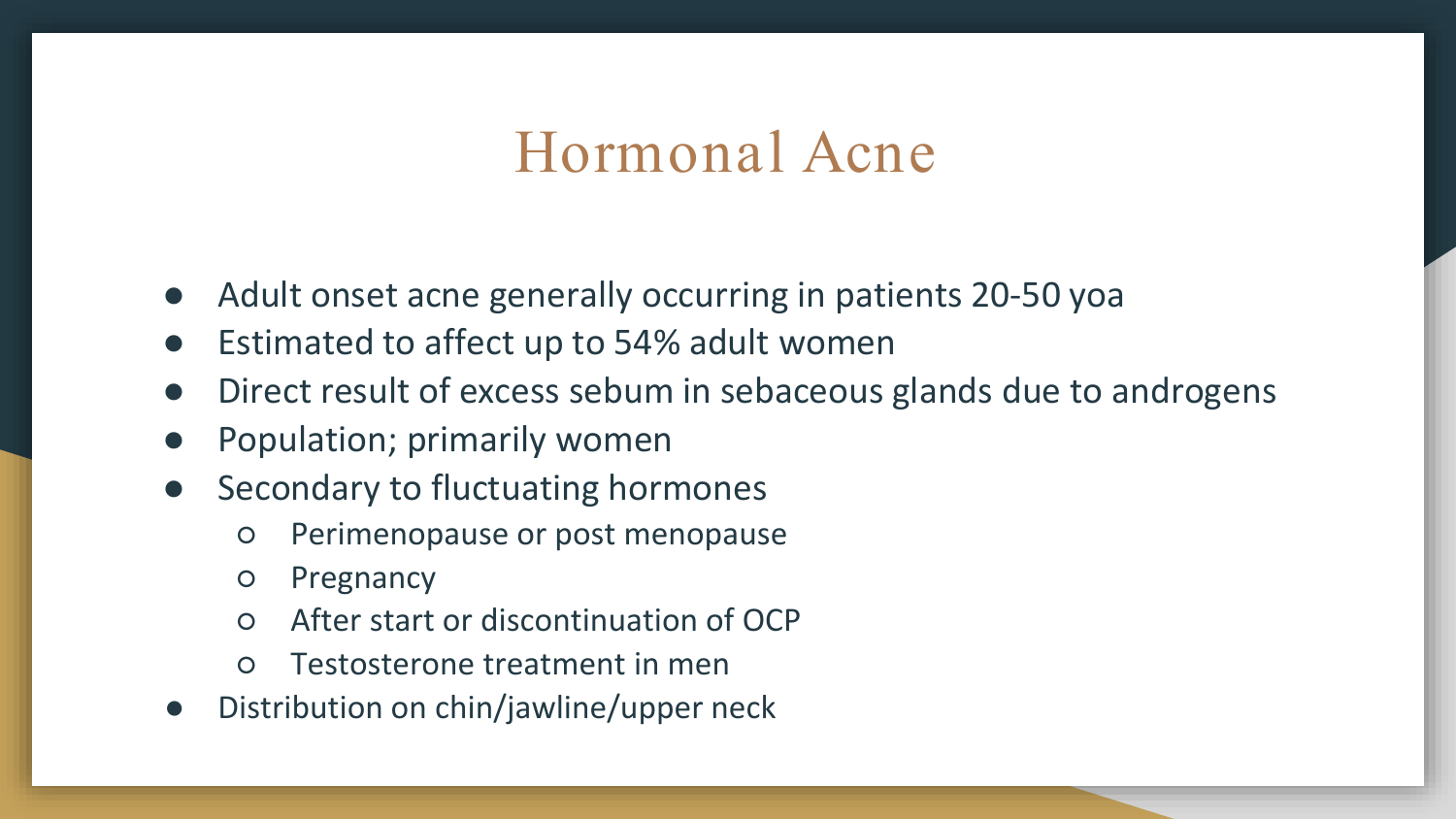# Other Subtypes of Acne

- Solid Facial Edema (Morbihan's Disease)
	- Distortion of midline face/cheeks due to soft tissue swelling
- Acne Mechanica
	- Secondary to repeated frictional obstruction of follicle
- Acne Excoriae
	- Young women who chronically pick lesions leaving crusted erosions that may scar
- Drug Induced
	- Abrupt onset monomorphous eruption of inflammatory papules
- Occupational Acne
	- Exposure to insoluble, follicle-occluding substances
	- Comedones predominate



https://tse4.mm.bing.net/th?id=OIP.os6zysoFiCFO-vnQj0BDXgHaEt&pid=Api&P=0&w=284&h=180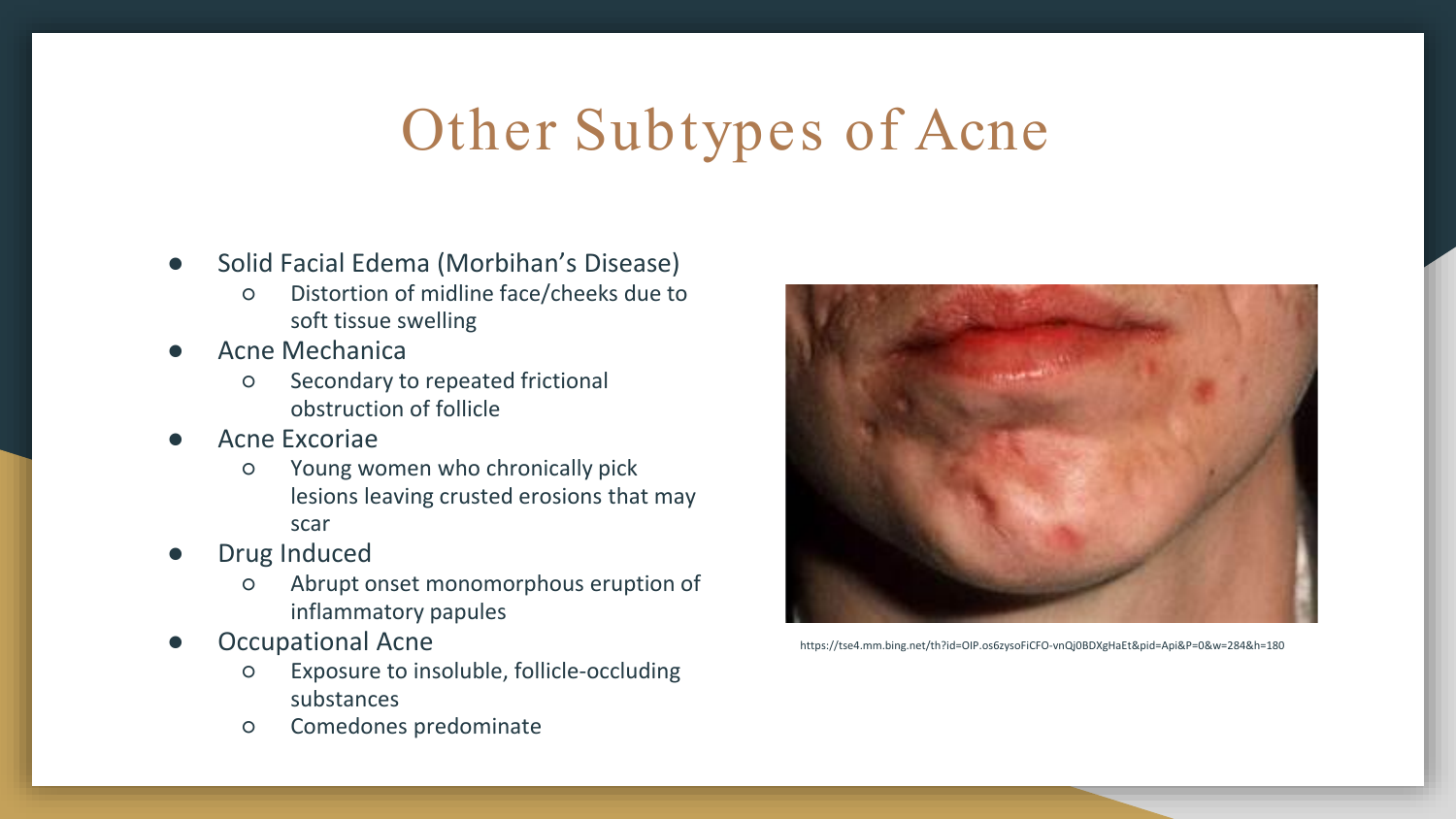## Endocrine W ork-up in Acne

- Indicated in mid childhood acne, severe/ difficult to treat acne in females with other si/sx of hyperandrogenism
	- Hirsutism
	- Irregular menstrual periods
	- Precocious puberty
	- Coarsened voice
	- Muscular habitus
	- Androgenetic alopecia
	- Growth abnormality
	- Acanthosis nigricans
- Initial tests: serum total and free testosterone, DHEAS, LH/FSH ratio
- **DHEAS** 
	- $O$  DHEAS > 8000 ng/mL  $\rightarrow$  adrenal tumor
	- DHEAS 4000-8000 ng/mL or 17-hydroxyprogesterone > 3 ng/mL → CAH
	- Testosterone 150-200 ng/dL → PCOS
	- $\circ$  Testosterone > 200 ng/dL  $\rightarrow$  ovarian tumor
- OCPs can mask endocrine disorder, so patients should discontinue 1 month prior to testing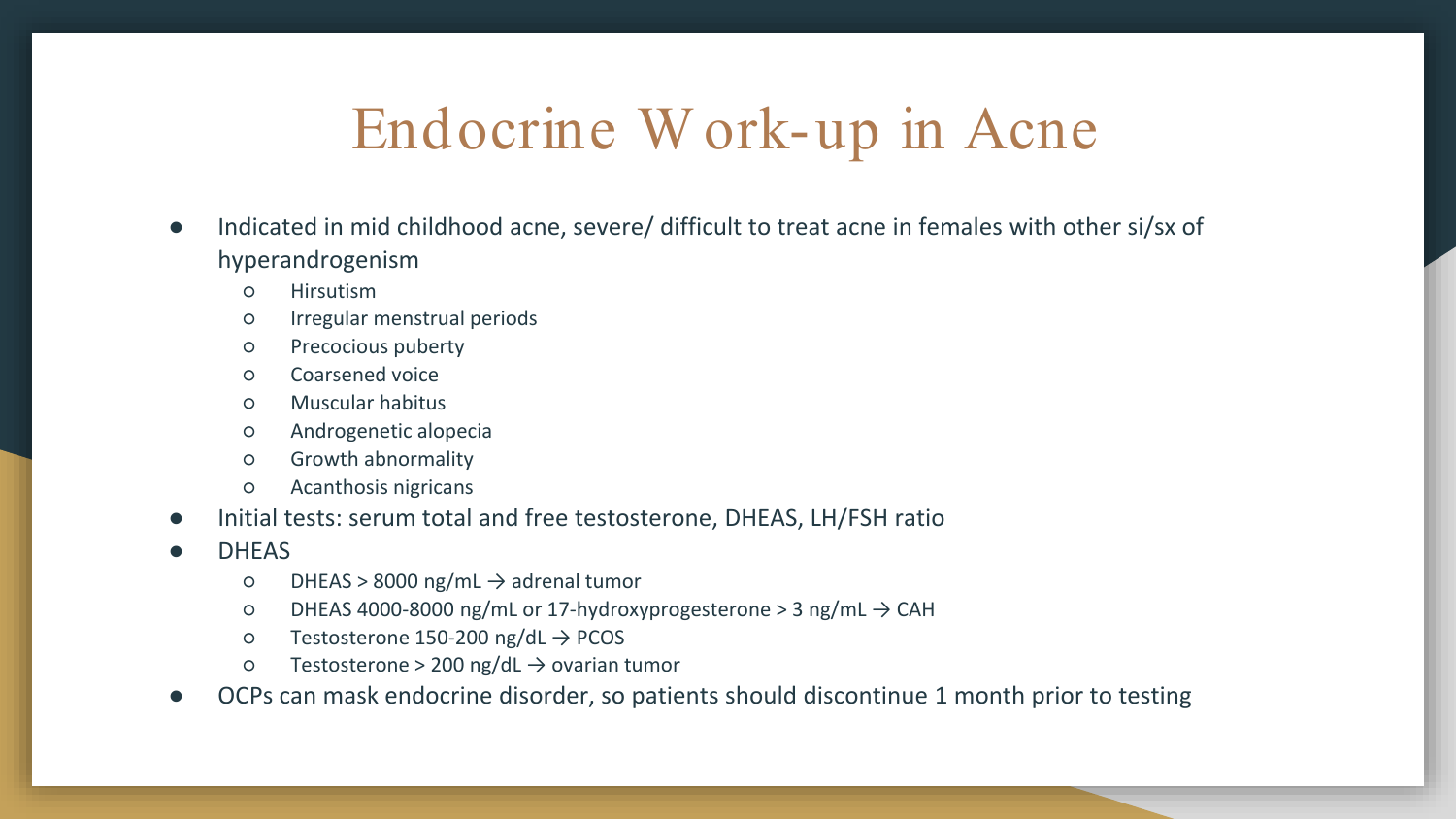# Rosacea Epidemiology

- Most common in fair-skinned patients, though it can be seen with any skin type
- More common in women 30-50 yoa
- Men more likely to develop phymatous changes



https://r.search.yahoo.com/\_ylt=AwrJ4NbvhelhLioAFj.jzbkF;\_ylu=c2VjA2ZwLWF0d HJpYgRzbGsDcnVybA--

/RV=2/RE=1642722927/RO=11/RU=https%3a%2f%2fwww.harleystreetskinclinic.c om%2fen%2fsymptom%2frosacea%2f/RK=2/RS=HTz\_c0vdjjXE3zutXFR8.loP8sU-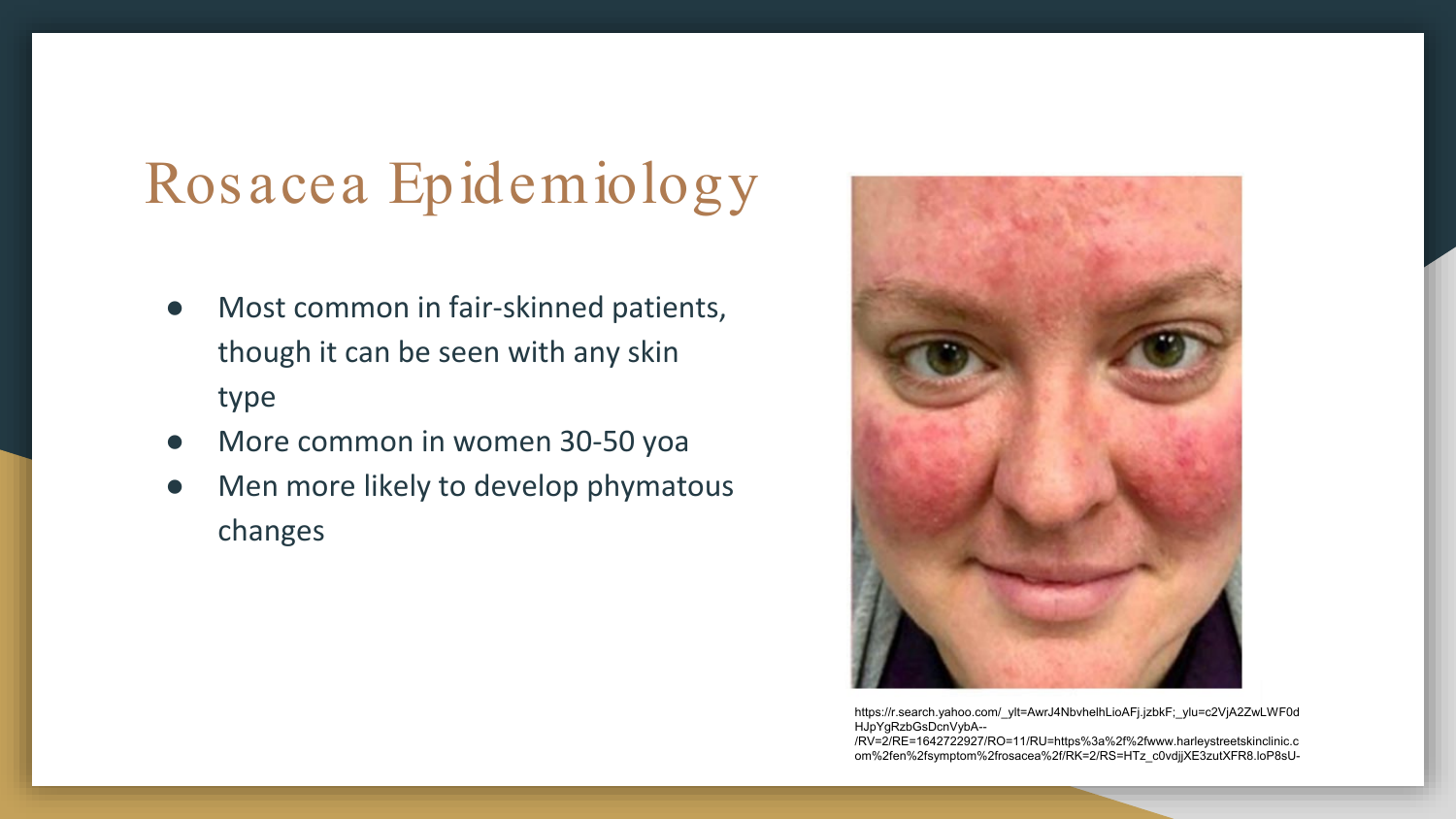#### Rosacea Pathogenesis

- Multifactorial
- Associated with vascular hyperreactivity to thermal and other stimuli
- Unclear why vasodilation promotes rosacea, but hypothesized that plasma extravasated by blush induces inflammation which worsens with repeated vasodilation
- Possible dysregulation of innate immune system and neurovascular control
- Demodex folliculorum mite may play role
- **Triggers** 
	- **Spicy Foods**
	- Alcohol
	- Medications
	- $\circ$  Environment  $\rightarrow$  heat/cold
	- Hot tea/hot coffee (not caffeine)
	- Topical steroids
	- Parkinson's disease (due to alteration of facial vasoreactivity)
	- Autoimmune CTD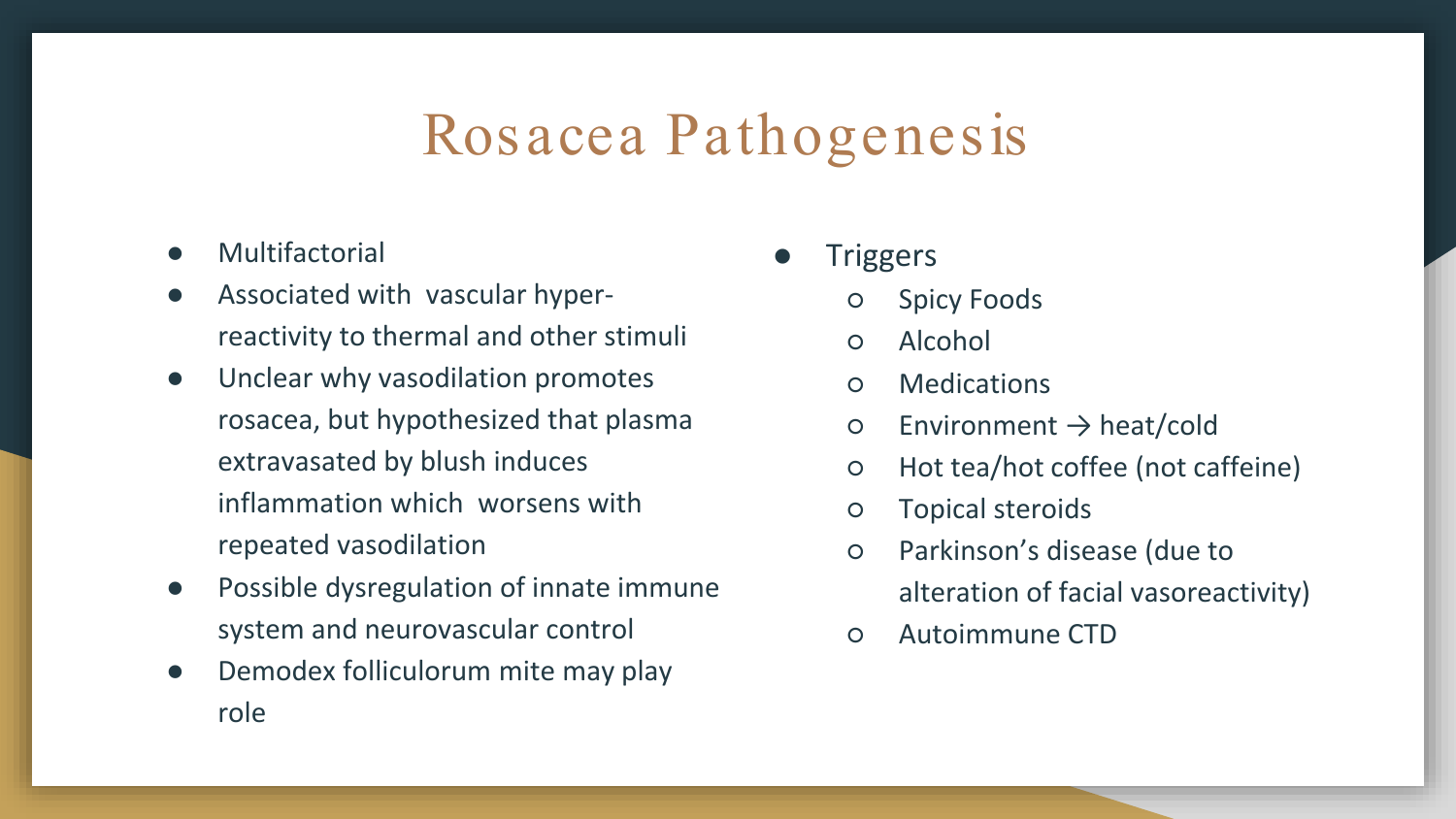## Rosacea Subtypes

Erythematotelangiectatic (EET)

Papulopustular

Phymatous

**Ocular**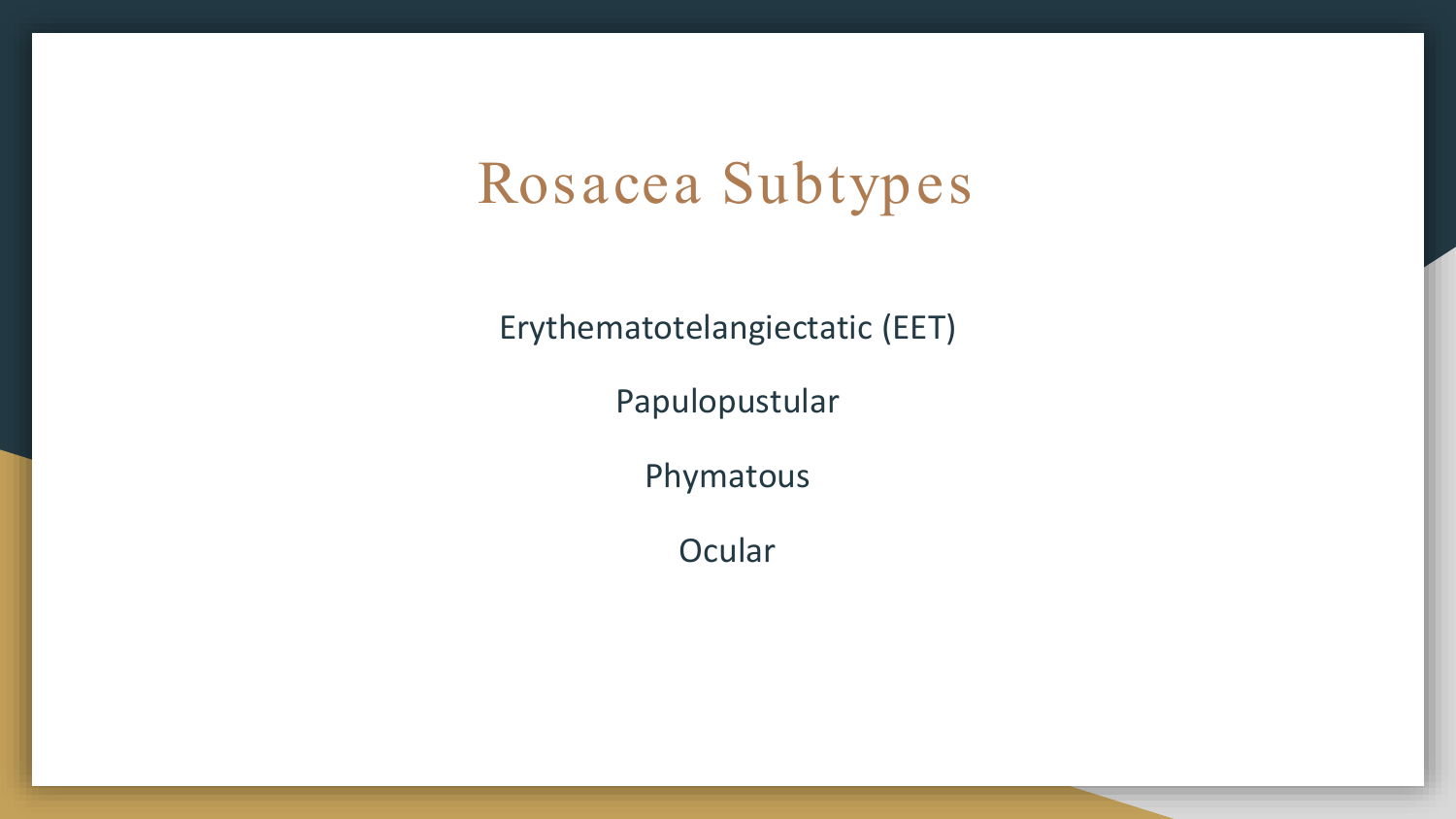# Erythematotelangiectatic Rosacea

- Recurrent and prolonged blush (>10 minutes) which can be associated with stinging/burning
- **Telangiectasias**
- Skin often finely textured/rough
- Skin sensitive



https://r.search.yahoo.com/\_ylt=AwrExl9ch.lhhToA0CqjzbkF;\_ylu=c2VjA2ZwLWF0dHJpYgRzbGs DcnVybA--

/RV=2/RE=1642723292/RO=11/RU=https%3a%2f%2fwww.researchgate.net%2ffigure%2fErythe matotelangiectatic-rosacea-Note-Central-facial-erythema-most-promin-ently-onthe\_fig1\_275243264/RK=2/RS=yVVYbIt6mhP\_a.uZFBapl3K4Lug-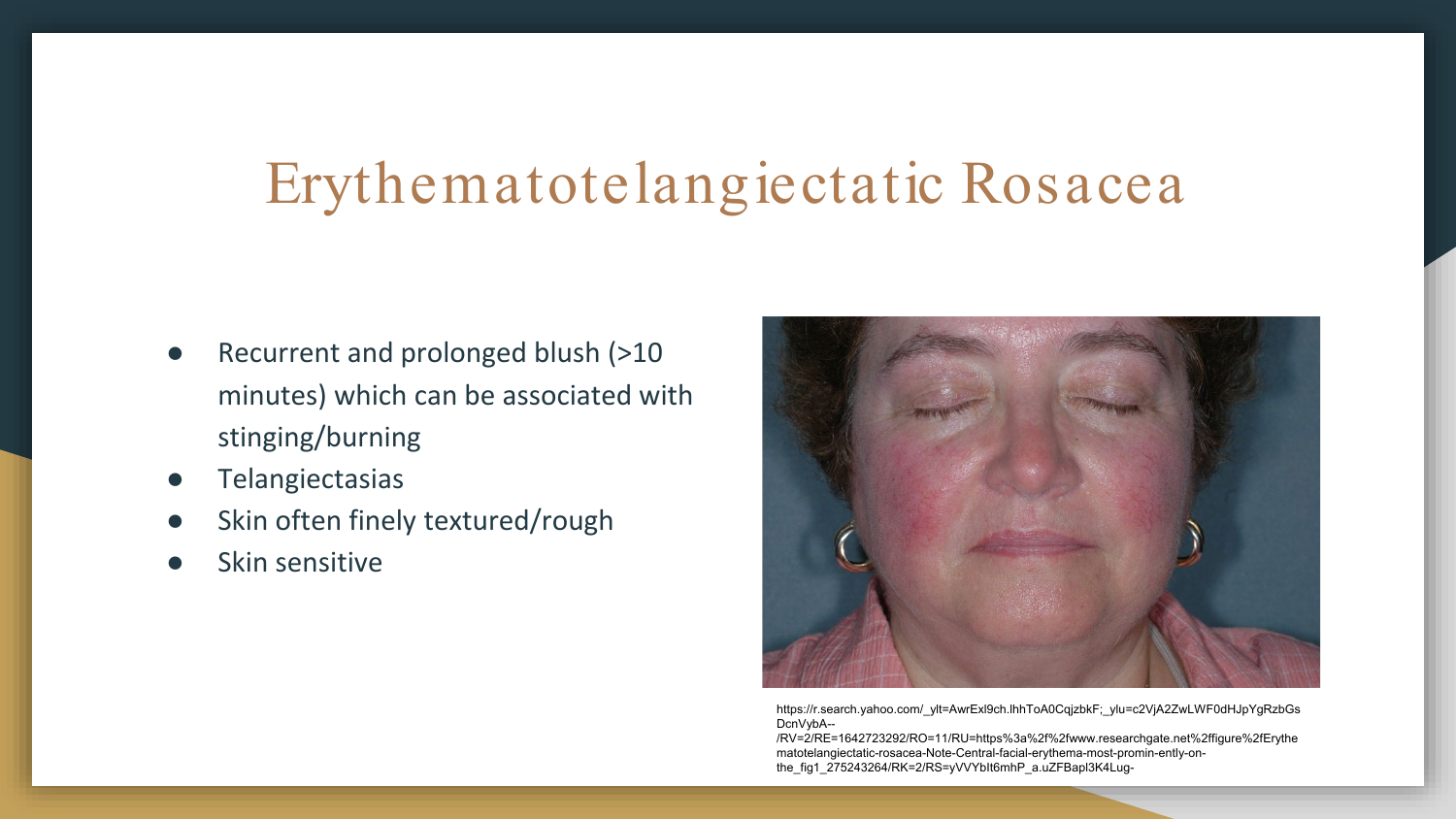# Papulopustular Rosacea

- Inflammatory papules and pustules with lack of comedones
- Face often centrally red
- Clinically, can appear similar to acne vulgaris
- Can overlap with acne vulgaris (mixed picture)



https://r.search.yahoo.com/\_ylt=AwrExdpAiOlhhZwA9x6jzbkF;\_ylu=c2VjA2ZwLWF0dHJpYgRzbGsDcnVybA-- /RV=2/RE=1642723520/RO=11/RU=https%3a%2f%2fwww.huidarts.com%2fhuidaandoeningen%2frosacea%2f/RK=2/RS=twbJgAiVh\_FYc pTX5zgFw5Ur2CY-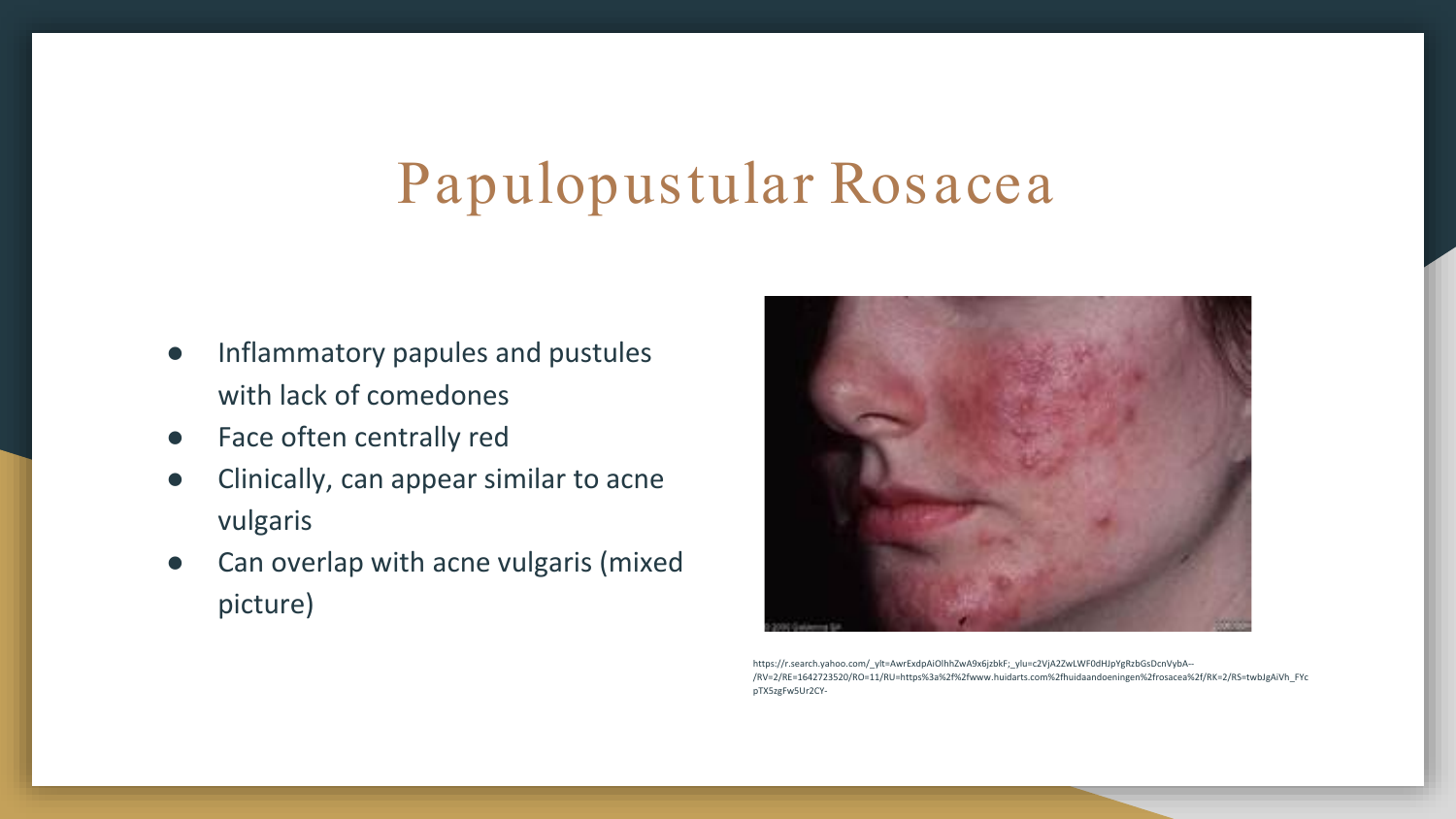## Phymatous Rosacea

- Overgrowth of sebaceous glands causing the skin to appear thick and bumpy
- Pores appear enlarged
- Skin oily
- Rhinophyma  $\rightarrow$  sebaceous hyperplasia on nose
- Often history of teenage acne
- Seen more commonly in men



https://search.yahoo.com/search;\_ylt=A0geK.ZIiulhZV8ArgxXNyoA;\_ylu=Y29sbwNiZjEEcG9zAzEEdnRpZANCQVNF TElORUNfMQRzZWMDcXJ3?type=C211US978D20150721&fr=mcafee&ei=UTF-8&p=american+academy+of+dermatology&fr2=12642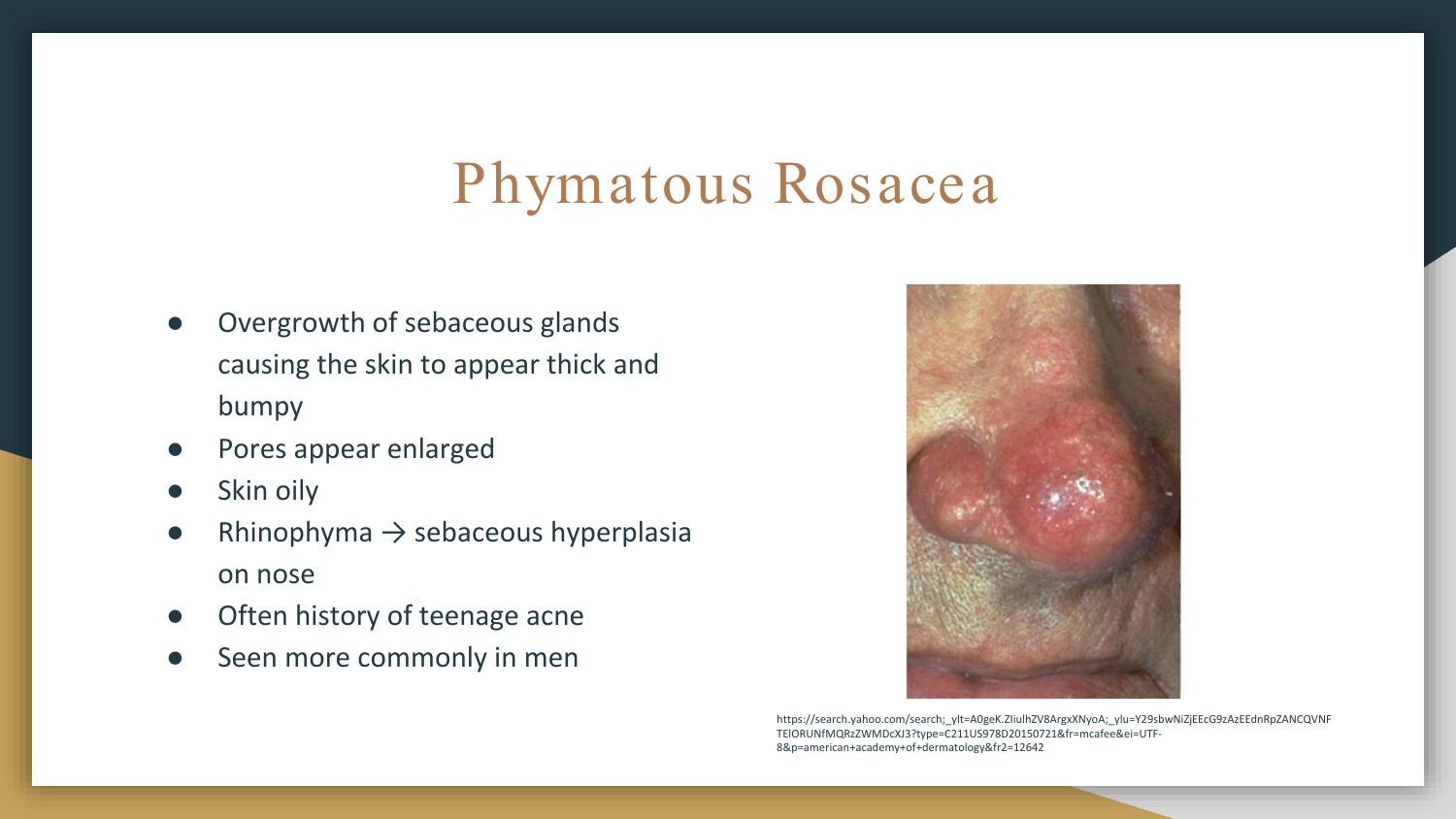## Ocular Rosacea

- Seen in up to 50% patients with rosacea
- Symptoms
	- Foreign body or gritty sensation or pain
	- Dryness
	- Tearing
	- Blurred vision and light sensitivity
	- Recurrent styes, chalazion
- May present prior to skin findings https://www.aad.org/public/diseases/rosacea/what-is/symptoms

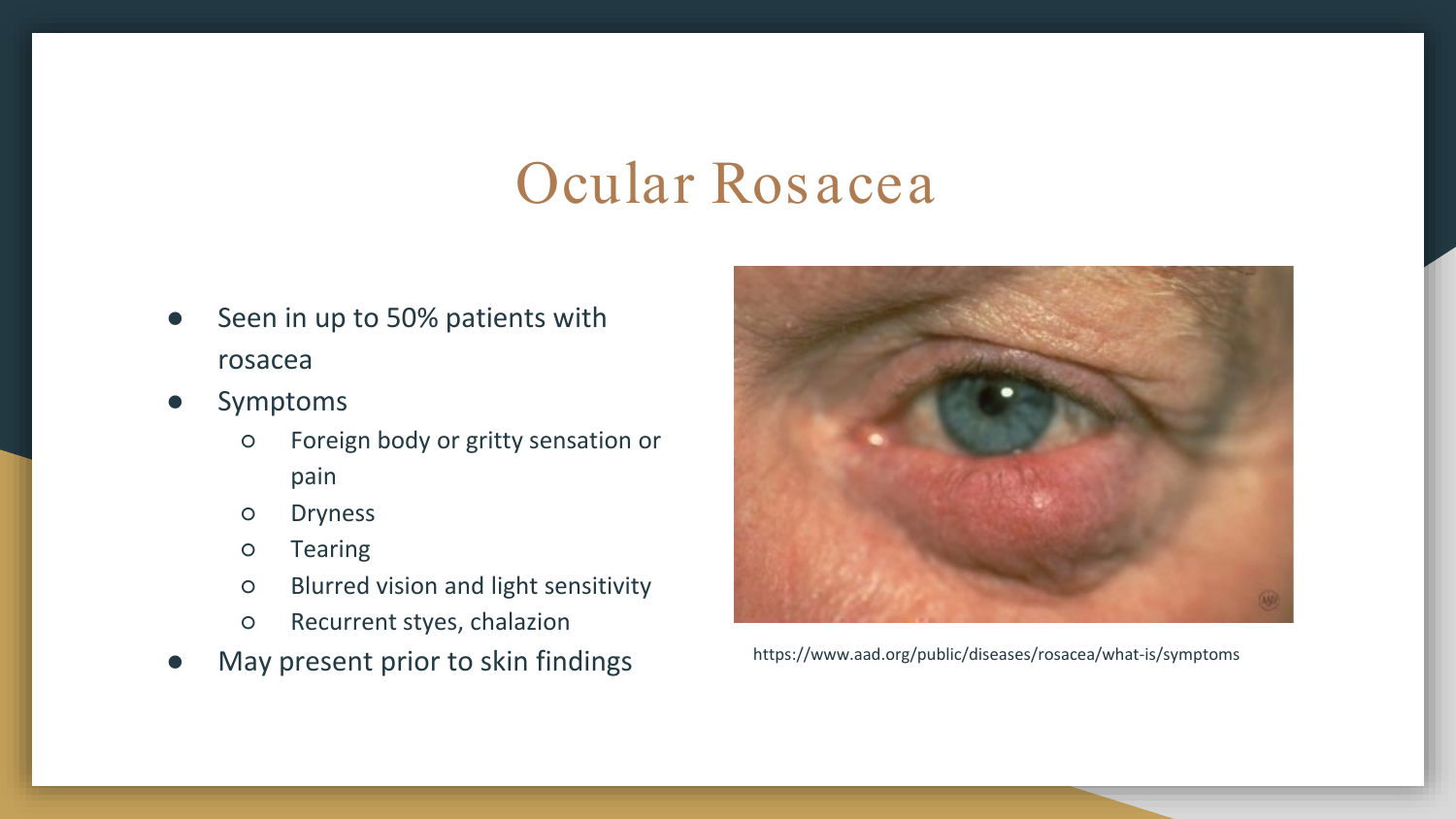#### Rosacea Differential Diagnoses

- Persistent erythema of central face
	- Polycythemia vera
	- Carcinoid
	- Mastocytosis
	- Systemic Lupus erythematosus
- Haber syndrome (genodermatosis)
	- Facial lesions develop within first 2 decades of life
	- In addition to rosacea-like face lesions, will see verrucous lesions on skin protected from
- HIV/AIDS
	- Papulonodular eruption on face
	- Numerous Demodex mites seen under microscope
- Seborrheic dermatitis
- Acne vulgaris
	- Younger patient
	- Comedones present
- **Basal cell carcinoma**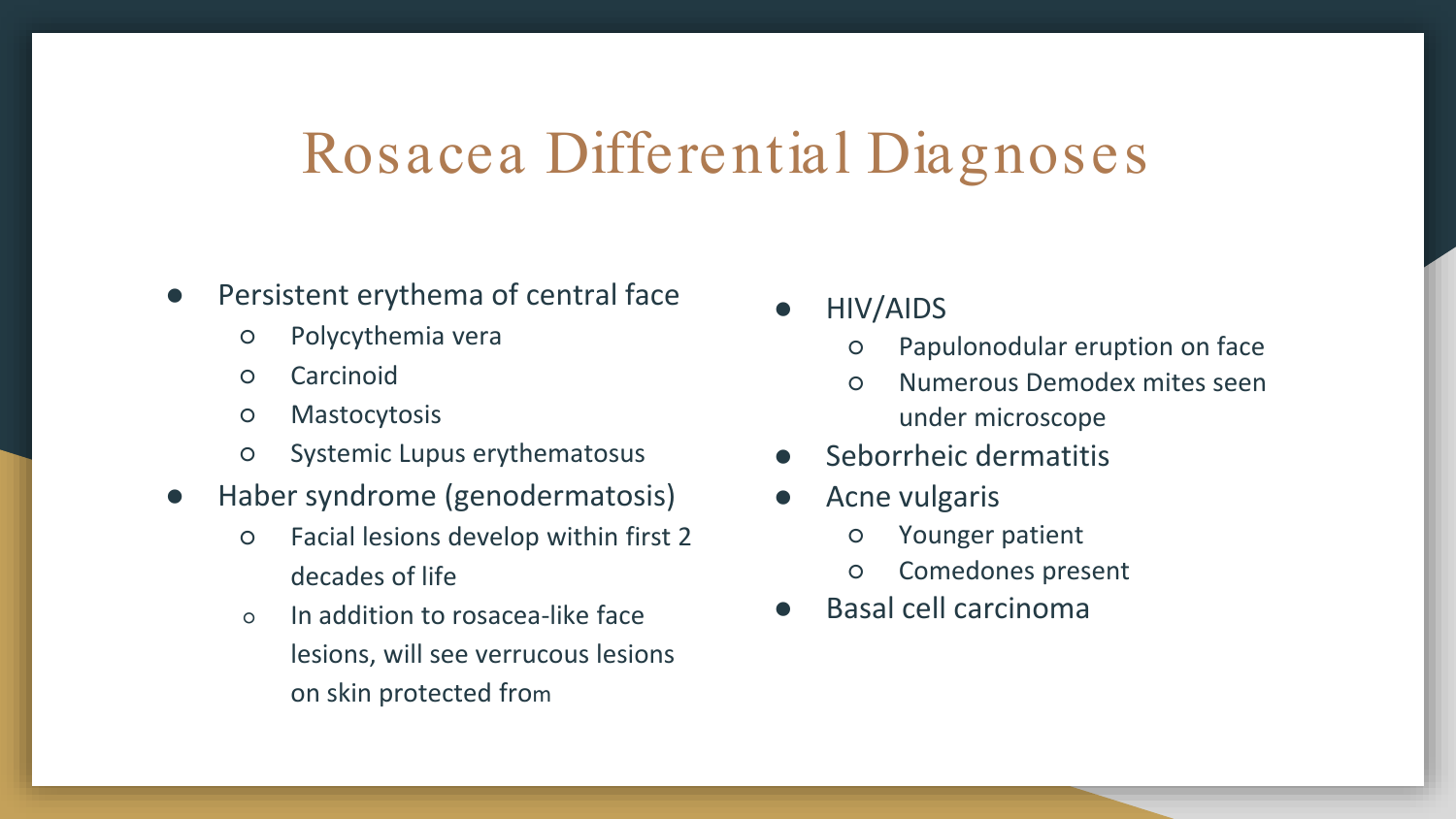# Learning Pearls

- Examine patient's skin for evidence of more severe breakouts in the past which may indicate need for more aggressive therapy (ie scarring, PIE/PIH).
- Account for patient's age, race, sex, lesion distribution and severity when determining whether or not investigative work-up for other comorbidities is warranted.
- Remember that there can be overlap between acne vulgaris and rosacea presentation.
- Always discuss triggers and exacerbating factors with patient which can be a way to both help diagnose and treat acne and rosacea.